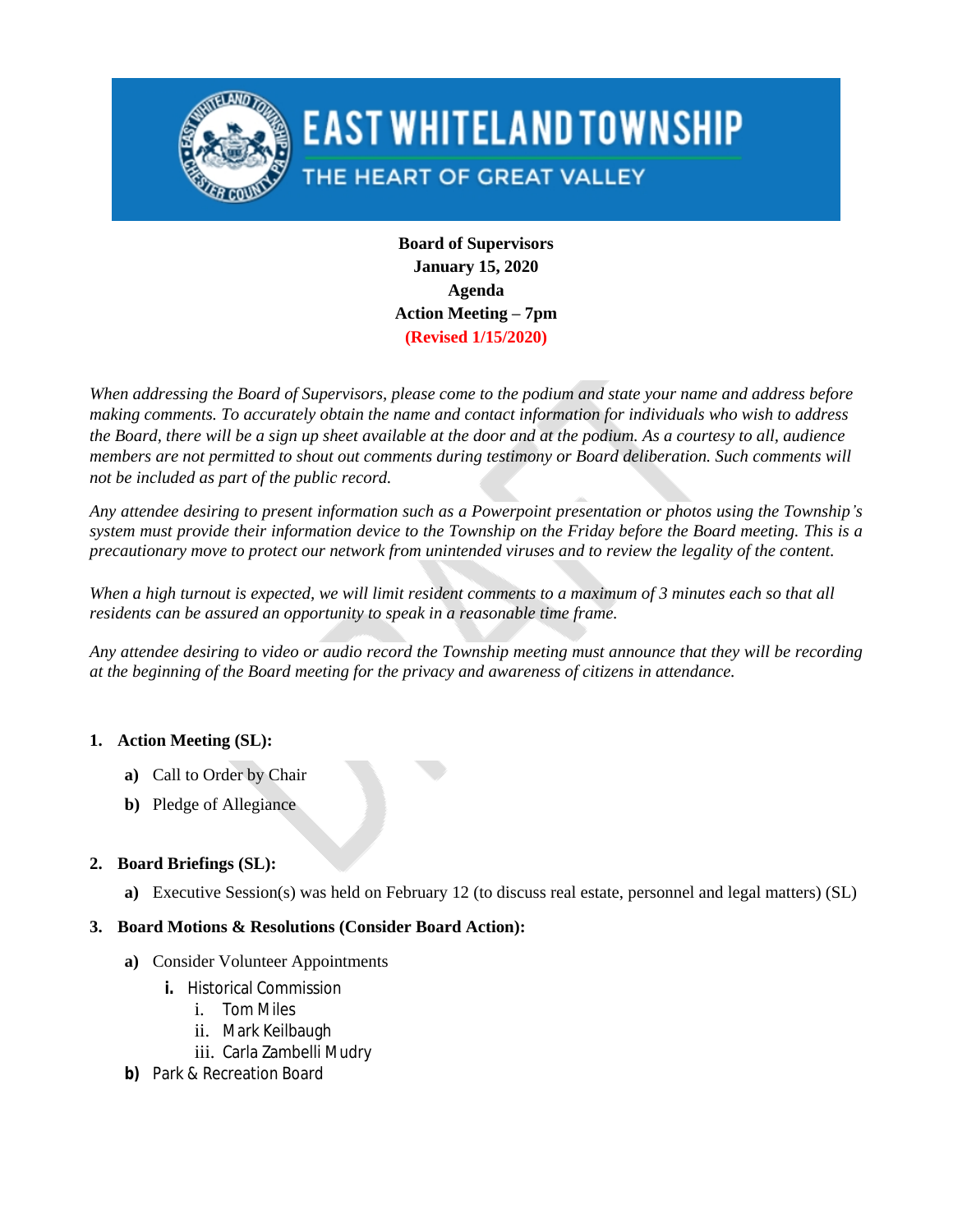- **c)** Pension & OPEB Board of Trustees **i.** John Tomson
- **d)** Consider Motion to Advertise (WS)
	- **i.** None
- **e)** Consider Motion to Award (WS)
	- **i.** None
- **f)** Consider Sending Township Solicitor to Zoning Hearing Board to Support / Oppose (TL):

#### **4. Planning & Development (ZB)**:

- **a)** Consider Extension of Time in order to Render a Decision on the Following Applications:
	- **i.** None

#### **5. Public Hearings (JM):**

**a) None**

#### **6. Consent Agenda (Consider Board Action):**

- **a)** Approve Meeting Minutes from January 15 and January 29, 2020 (DW)
- **b)** Accept Treasurer's Report (CK): As of December 31, 2019
- **c)** Ratify Payment of Bills (CK): \$X.XX (January 2020)
- **7.** Ratify Promotion of Joseph Miles to Administrative Police Secretary, effective January 27, 2020.
- **8.** Approve to list on Municibid for sale:
	- **i.** None
- **9. Public Comment: General** (for items not specifically listed on the Agenda)
- **10. Other Business (SL)**
- **11. Meeting Adjournment**

#### **Public Meetings: 2020**

Environmental Advisory Council

February 6, at 7:30pm

Board of Supervisors

February 12, at 7:00pm

#### Park & Recreation Committee

January 28, at 7:00pm